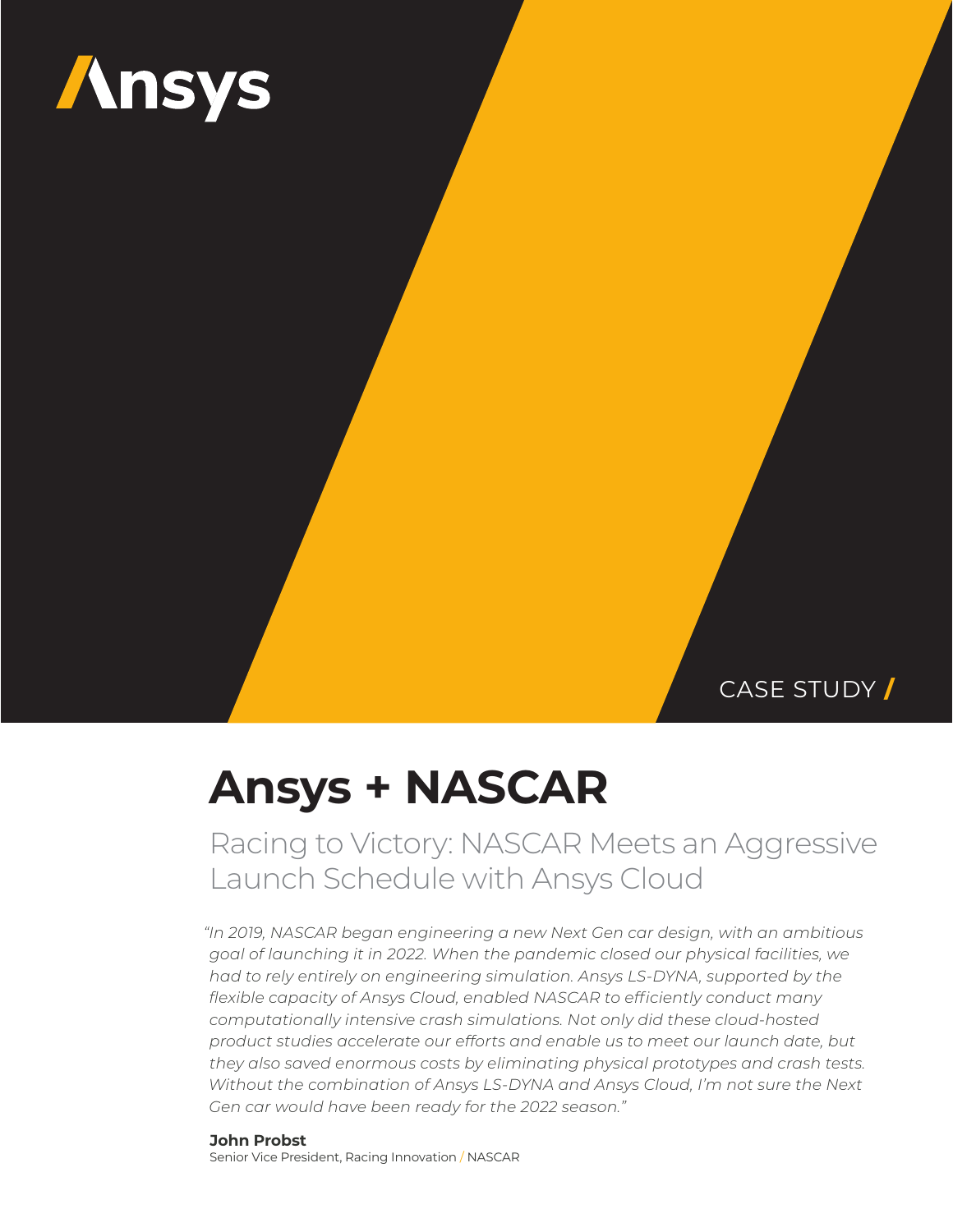NASCAR was on track to launch a revolutionary Next Gen car design that would change the face of stock car racing. Then the COVID-19 pandemic struck, eliminating the possibility of physical prototypes and tests. The NASCAR engineering team needed to verify the safety of its car design via numerically large Ansys LS-DYNA crash simulations — getting results in real time and iterating quickly. Ansys Cloud provided the solution. With best-in-class software deployed on the Microsoft Azure platform and running on Intel® Xeon®Platinum 8168 processors, NASCAR easily established a high-performing, cost- effective computing environment. This enabled the team to focus on its core competencies and launch its innovative Next Gen design on schedule.

# */* CHALLENGES

As the leader in American stock car racing, NASCAR sets the pace for innovation. But in 2018, NASCAR executives realized they needed a complete redesign of the standard stock car chassis timprove relevancy, competition and safety. NASCAR's engineering team was on its way to meeting an aggressive launch date of 2022 when the global pandemic shut down its physical testing facilities. In LS-DYNA, NASCAR had the proven, purpose-built solution it needed to conduct thousands of crash tests of every type — including frontals, roof crashes, lateral side impacts, rear impacts, and oblique impacts. However, full-body crash simulations represent computationally large studies. Not only did the NASCAR engineering team need to run these simulations as quickly as possible, but they also had to iterate immediately, making rapid design changes and assessing a new set of trade-offs. Already on a tight schedule, NASCAR didn't have the time to configure, purchase, and install hardware. The team needed flexible computing capacity tomeet its day-to-day needs, which could change dramatically.

## */* TECHNOLOGY USED

- Ansys Cloud
- Ansys LS-DYNA

# */* ENGINEERING SOLUTION

*"While exciting, side-by-side racing is always the goal, driver safety is our top priority. As we developed the new Next Gen race car, we wanted to ensure we were making it as safe as possible. Using Ansys LS-DYNA in combination with Ansys Cloud, NASCAR has been able to run crash simulations at a fraction of the time and cost of real-life crash tests."*

**John Patalak** Managing Director of Safety Engineering / NASCAR



Built on a robust Microsoft Azure platform, Cloud delivered the complete, on-demand cloud computing ecosystem NASCAR needed to quickly and seamlessly complete their crash simulations in LS-DYNA. The Ansys Customer Excellence (ACE) team also helped NASCAR specify a hardware solution — 44 Intel® Xeon®Platinum 8168 processor cores, with 8 GB of RAM per CPU core — that provided an optimized cost/performance ratio. This combination of Intel® for the hardware, Microsoft for the Azure platform, and Ansys for delivering the Cloud package created a single-source solution for NASCAR. As the Next Gen chassis design changed during the safety evaluation stage, Cloud ran new simulations quickly, enabling NASCAR engineers to see results, weigh tradeoffs, and move on to the next iteration. As day-to-day computing needs changed, Cloud accommodated that shifting capacity with no lags or downtime, keeping NASCAR's ambitious development schedule on track.